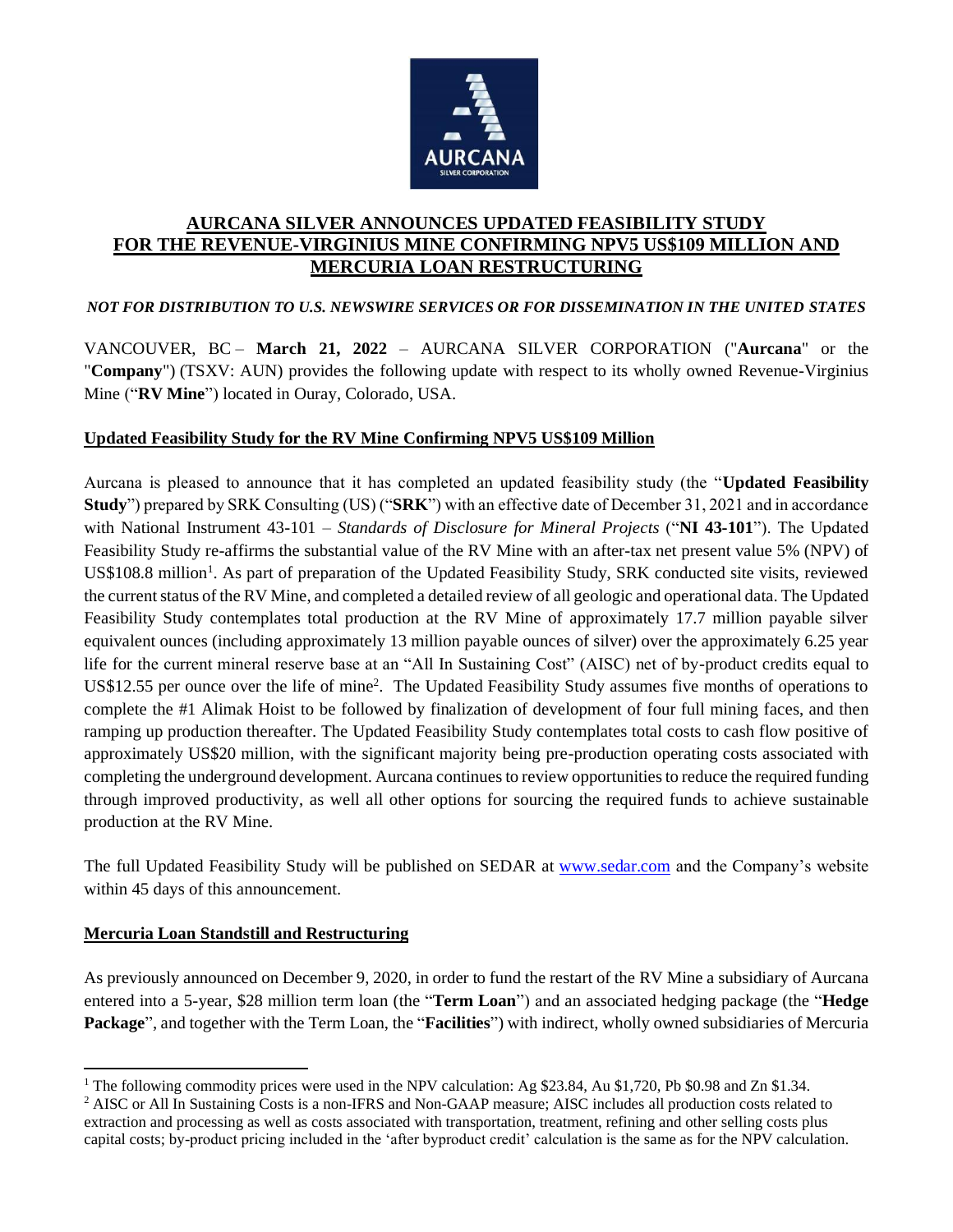

Energy Group ("**Mercuria**") - https://www.mercuria.com. Aurcana is a guarantor under the Facilities. The Facilities contained customary covenants, with an initial principal payment under the Term Loan due in early-March 2022.

In recognition of Aurcana's previously announced efforts to reset operations toward full production at the RV Mine and in order to provide Aurcana with increased financial flexibility in the medium-term while the operational work is completed, Aurcana and Mercuria have agreed to certain standstill and restructuring agreements (collectively, the "**Restructuring Agreements**") with effect as of March 8, 2022.

The Restructuring Agreements demonstrate Mercuria's ongoing support for the Revenue-Virginius Mine and provide Aurcana several key benefits including:

- A standstill for Aurcana to reset its operations at the RV Mine towards full production and provide for a deferral of current principal and interest payments; and
- Elimination of Aurcana's current hedging obligations, allowing Aurcana to fully participate in any near-term silver price appreciation, but including a commitment to re-hedge at a mutually appropriate time following the completion of the #1 Alimak Hoist (see prior Aurcana press releases for a description), with an ability to satisfy the Close-Out Amount (described below) under the new hedge package.

Aurcana's CEO Kevin Drover states "Given the robustness of the economics outlined in the updated feasibility study along with the inquiries we have received from financial entities who could provide the funding needed, we feel very confident we can meet the timeline and raise the funding to meet the requirements established by Mercuria. The restructuring by Mercuria and the additional funding will allow us to finish our underground development and return to production later this year. The updated feasibility study demonstrates the tremendous value to be unlocked in the Revenue Virginius mine. The task in front of us is to execute the plan to unlock that value by completing the underground infrastructure that will assure our go forward efficiencies and productivities. We currently have ongoing discussions with brokers and funds, and there are several tools at our disposal to try to minimize dilution. This is expected to be a strong market for silver, and being unhedged right now creates a lot of opportunity for Aurcana as a Company and its existing and potential new investors alike."

The Restructuring Agreements include the following terms and conditions:

- A waiver of all current events of default and a standstill agreement (a "**Waiver and Standstill**) under the Facilities until May 31, 2022 to allow Aurcana time to achieve certain conditions precedent including Aurcana procuring (whether by way of issuance of additional equity or in a manner otherwise not restricted by the Facilities including, without limitation, a sale of assets, royalties or a stream agreement with respect to assets other than the RV Mine) not less than US\$25 million in additional liquidity to bring the RV Mine back into production (the "**Conditions**").
- A deferral of the principal and interest payments that were previously due March 7, 2022 under the Term Loan (the "**Deferred Payments**");
- Subject to all of the Conditions being satisfied by Aurcana on or before May 31, 2022, a deferral of the start of principal repayments until September 7, 2022, with the March and June principal payments due under the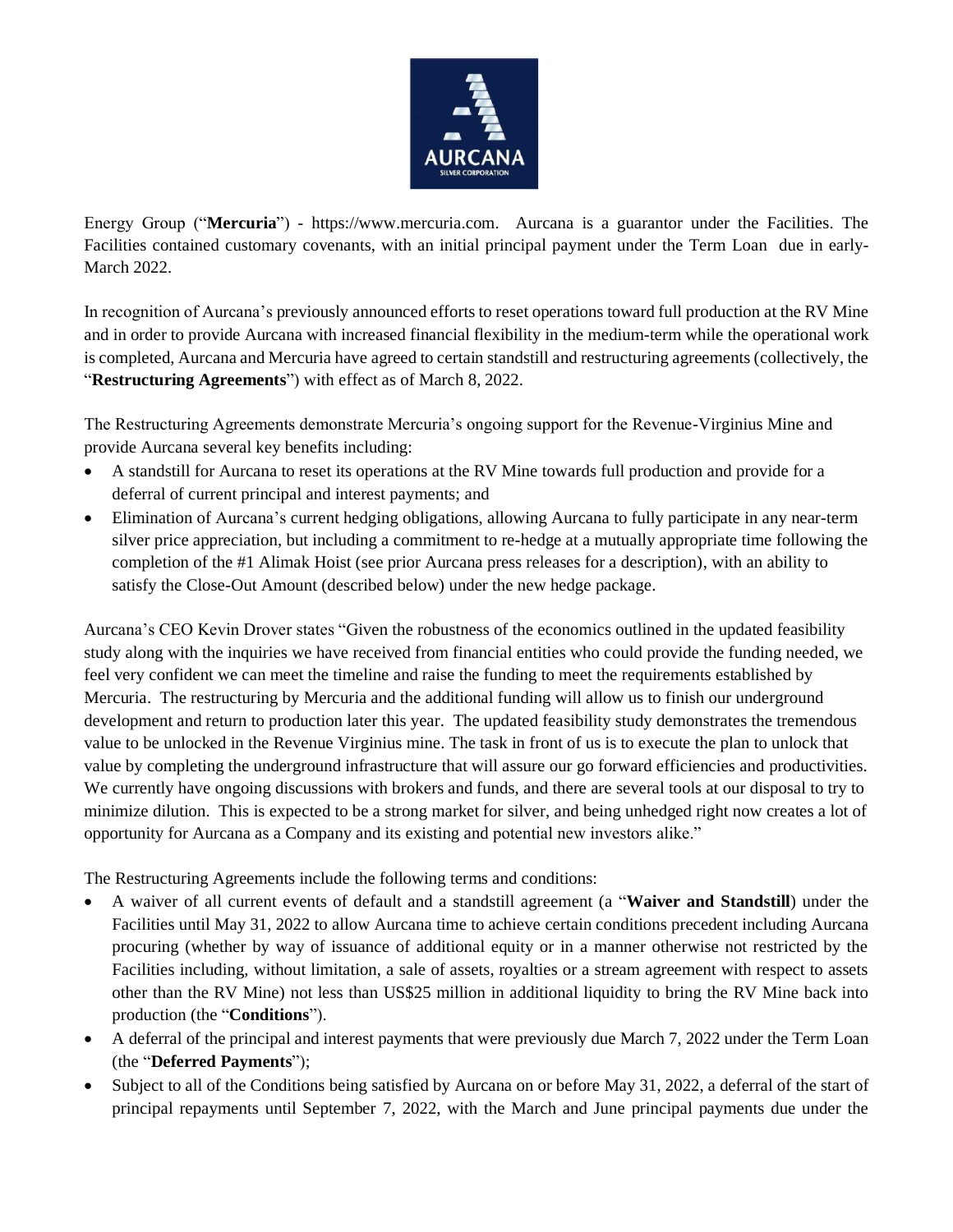

original Term Loan rolled into the balance of the scheduled 4-year principal payments leaving the term of the loan unchanged;

- A close-out of the existing Hedge Package, with a mutual commitment to re-establish hedging at a future date. The amount required to close out the existing Hedge Package ("**Close-Out Amount**") accrues interest at 10.5% until such time as the hedging is re-established, and the Close-Out Amount combined with the interest will be repaid through discounts to market price and/or other derivative positions in the new hedge structure;
- The amount required to settle the February 2022 out-of-the-money hedges accrues interest at 10.5% until such time as the Conditions are met, at which time these amounts become payable; and
- Upon the Conditions being completed, Mercuria will receive \$1.5 million of Aurcana common shares as a restructuring fee, and Aurcana will immediately pay Mercuria the interest that was due on March 7, 2022 along with accrued interest on the Deferred Payments.

### **Qualified Person Statement**

The scientific and technical content of this news release was reviewed and approved by Michael Gross, P. Geo, a "qualified person" within the meaning of NI 43-101.

In connection with the preparation of the Updated Feasibility Study, SRK verified sampling, analytical, and test data underlying the information or opinions contained in the Updated Feasibility Study. In particular, SRK reviewed 10% of the database of both historical and new data against assay certificates and found less than 2% error in the database. No major changes were made to the assay database except where Aurcana geologists averaged samples that had multiple assays. SRK also completed a detailed review of the historical logging to gain more geological information and a statistical review of the channel and drilling database which supports the use of both the chip and drilling samples. SRK is of the opinion that no material bias is being introduced by using the database as presented by Aurcana and that it is adequate for use in the geological modelling and mineral resource estimation. Additional information concerning data verification will be contained in the Updated Feasibility Study and is also available in Aurcana's existing technical report in respect of the RV Mine available on SEDAR at [www.sedar.com.](http://www.sedar.com/)

# **ABOUT AURCANA SILVER CORPORATION**

Aurcana Silver Corporation owns the Revenue-Virginius Mine, in Colorado, and the Shafter-Presidio Silver Project in Texas, US. The primary resource at Shafter and Revenue-Virginius is silver. Both are fully permitted for production.

#### ON BEHALF OF THE BOARD OF DIRECTORS OF AURCANA SILVER CORPORATION

"*Kevin Drover*" President & CEO

For further information, visit the website at [www.aurcana.com](http://www.aurcana.com/) or contact:

Aurcana Silver Corporation 850 – 789 West Pender Street